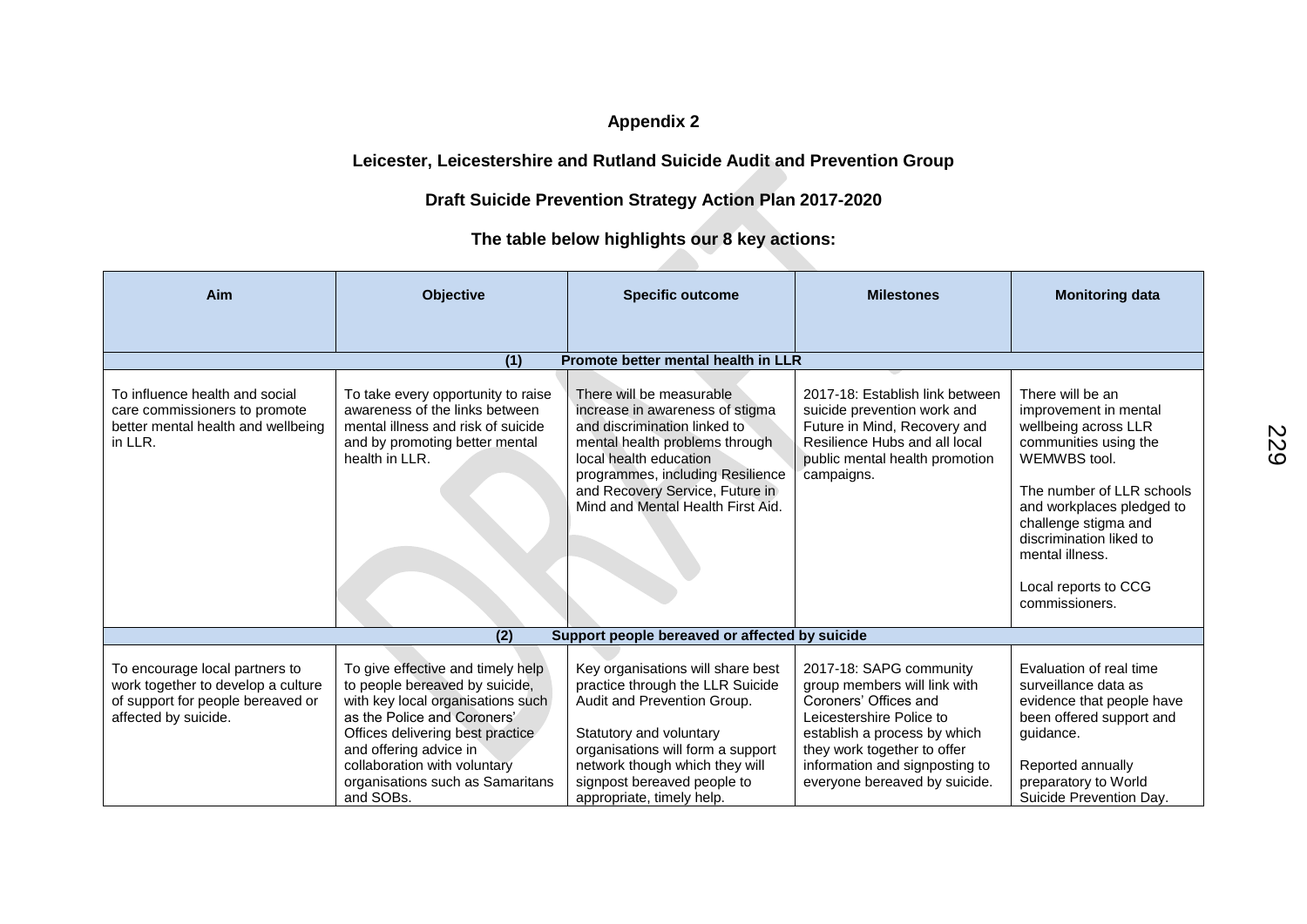|                                                                                                                                                                       |                                                                                                                                                                                                                                                                                               | <b>Suicide Awareness Training</b><br>(3)                                                                                                                                                                                                                                                                                                                  |                                                                                                                                                                                                                                  |                                                                                                                                                                                                                                      |
|-----------------------------------------------------------------------------------------------------------------------------------------------------------------------|-----------------------------------------------------------------------------------------------------------------------------------------------------------------------------------------------------------------------------------------------------------------------------------------------|-----------------------------------------------------------------------------------------------------------------------------------------------------------------------------------------------------------------------------------------------------------------------------------------------------------------------------------------------------------|----------------------------------------------------------------------------------------------------------------------------------------------------------------------------------------------------------------------------------|--------------------------------------------------------------------------------------------------------------------------------------------------------------------------------------------------------------------------------------|
| To raise awareness about suicide<br>risk.<br>To help people to feel more<br>confident in talking about suicide.<br>To challenge stigmatising attitudes<br>to suicide. | To empower course attendees to<br>challenge attitudes about suicide.<br>To help attendees to make an<br>initial response to support<br>someone who has expressed<br>suicidal thoughts.                                                                                                        | There will be a number of courses<br>held in LLR to raise awareness in<br>local areas and among people in<br>other high risk categories.<br>The course attendees will be<br>evaluated to assess their<br>knowledge of the topic<br>immediately before and after the<br>course with an additional                                                          | 2017-18: 12 Courses of suicide<br>awareness training with 300<br>delegates.                                                                                                                                                      | Course evaluation data.<br>Reported regularly to<br>commissioners.                                                                                                                                                                   |
|                                                                                                                                                                       |                                                                                                                                                                                                                                                                                               | evaluation 6 months afterwards.                                                                                                                                                                                                                                                                                                                           |                                                                                                                                                                                                                                  |                                                                                                                                                                                                                                      |
|                                                                                                                                                                       | (4)                                                                                                                                                                                                                                                                                           | Prevent suicide in health care settings                                                                                                                                                                                                                                                                                                                   |                                                                                                                                                                                                                                  |                                                                                                                                                                                                                                      |
| To do everything possible to<br>prevent death by suicide in people<br>known to mental health services.                                                                | To assess suicide risk of everyone<br>known to mental health services.<br>To undertake a further<br>assessment where risk of suicide<br>is high, reviewing individual<br>factors and patient motivation.<br>Best practice management of<br>individuals at high risk of death<br>from suicide. | Everyone known to mental health<br>services will have an assessment<br>of risk of death by suicide.<br>Appropriate further assessment<br>and management of all people at<br>high risk known to mental health<br>services and appropriate care<br>plan drawn up.<br>Training of mental health staff in<br>assessment and best practice<br>care management. | 2017-18: work with<br>Leicestershire Partnership Trust<br>to implement risk assessment<br>training to help therapists to<br>recognise suicide risk, judge<br>those risks and follow<br>appropriate guidance to mitigate<br>them. | Proportion of people known<br>to mental health services<br>with a suicide prevention<br>care plan.<br>Reduction of number of<br>deaths by suicide in people<br>known to mental health<br>services.<br>Reported routinely to<br>CCGs. |
|                                                                                                                                                                       | (5)                                                                                                                                                                                                                                                                                           | Raise awareness with better data                                                                                                                                                                                                                                                                                                                          |                                                                                                                                                                                                                                  |                                                                                                                                                                                                                                      |
| To improve and use information<br>about death by suicide in LLR.                                                                                                      | To use information about death by<br>suicide as a way of providing<br>timely appropriate support for<br>people at risk of suicide, suicide<br>hot spots and clusters.                                                                                                                         | An annual audit of deaths by<br>suicide in LLR, informed by<br>Coroners' Offices data, Public<br><b>Health England Fingertips</b><br>evidence and real time<br>surveillance.<br>Ongoing support of real time                                                                                                                                              | Formalise reporting of Real<br>Time data in 2017                                                                                                                                                                                 | Annual audit reports to<br>SAPG preparatory to World<br>Suicide Prevention Day.<br>Quarterly reports to LLR<br>SAPG and LLR Mental<br><b>Health Crisis Care</b><br>Concordat.                                                        |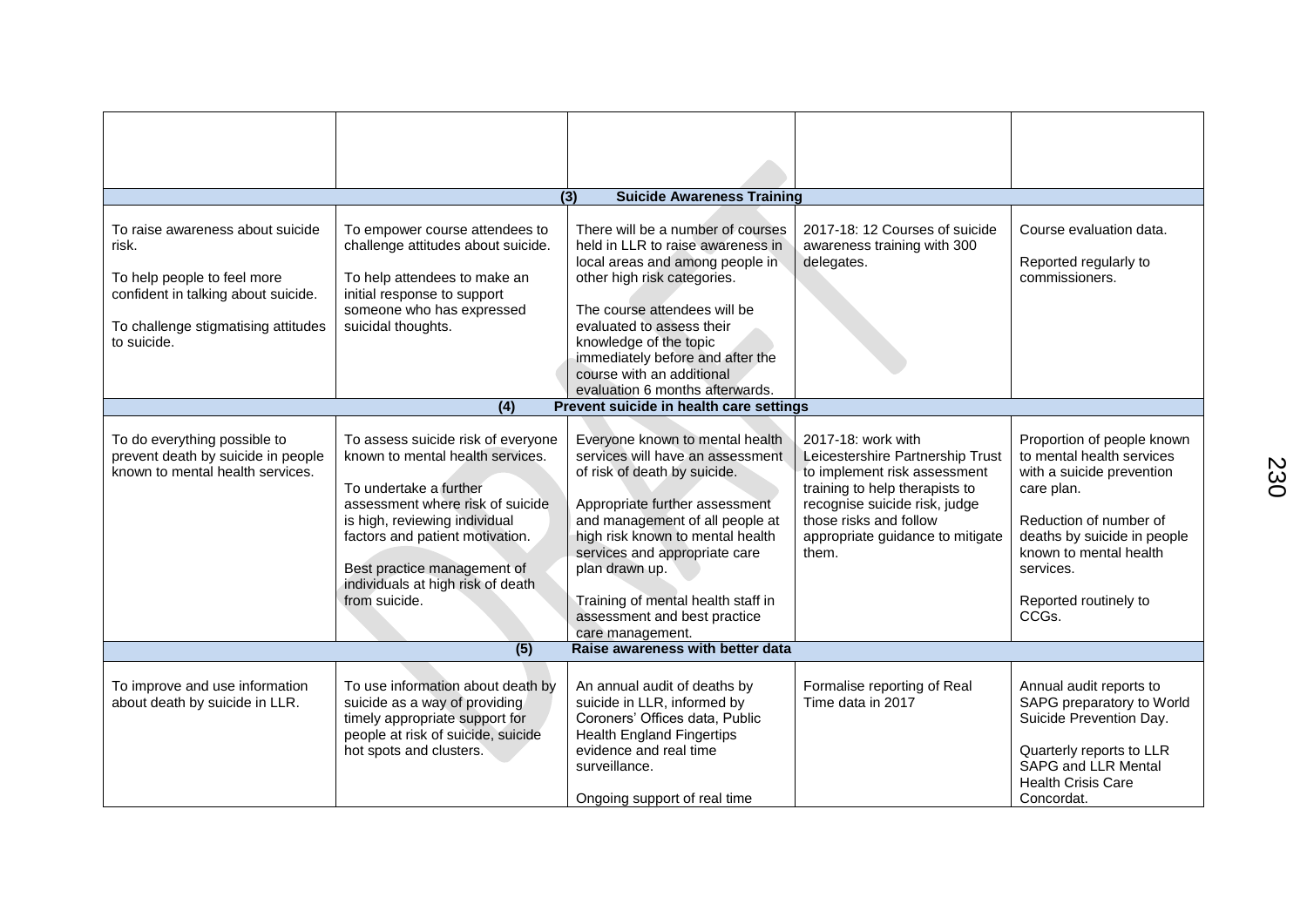|                                                                                                                                                                                                                                                                                 |                                                                                                                                                                                                                                                                                                        | surveillance data with<br>Leicestershire Police, with regular<br>reports to the SAPG and<br>extraordinary reports in response<br>to circumstances such as high<br>risk hot spots, clusters and<br>institutions.                                                                                                                    |                                                                                                                                                                                  | Regular reports to Mental<br><b>Health Partnership Boards</b><br>and Health and Wellbeing<br>Boards.                                                                                                                                                                                                  |
|---------------------------------------------------------------------------------------------------------------------------------------------------------------------------------------------------------------------------------------------------------------------------------|--------------------------------------------------------------------------------------------------------------------------------------------------------------------------------------------------------------------------------------------------------------------------------------------------------|------------------------------------------------------------------------------------------------------------------------------------------------------------------------------------------------------------------------------------------------------------------------------------------------------------------------------------|----------------------------------------------------------------------------------------------------------------------------------------------------------------------------------|-------------------------------------------------------------------------------------------------------------------------------------------------------------------------------------------------------------------------------------------------------------------------------------------------------|
|                                                                                                                                                                                                                                                                                 | (6)                                                                                                                                                                                                                                                                                                    | Supporting people in prison and those in contact with criminal justice                                                                                                                                                                                                                                                             |                                                                                                                                                                                  |                                                                                                                                                                                                                                                                                                       |
| To work with prisons and criminal<br>justice system to develop support<br>networks as a way of preventing<br>suicide and self-harm.                                                                                                                                             | To raise awareness of high risk<br>sub-groups to support people in<br>prison and those in contact with<br>criminal justice system.<br>To work with key partners to<br>develop peer support networks in<br>local prisons, young offender<br>institutions and probationary<br>services.                  | Regular reports to the LLR SAPG<br>which will cover the number of<br>deaths by suicide, assessments<br>of people at high risk and<br>development of supportive best<br>practice.                                                                                                                                                   | Invite representatives from local<br>criminal justice to join the SAPG<br>in 2017.<br>Establish formal links between<br>SAPG and local prisons and<br>probation services in 2017 | Quarterly reports to the<br>SAPG, outlining progress<br>towards supportive<br>networks, ease of access to<br>training and response to<br>deaths by suicide.                                                                                                                                           |
|                                                                                                                                                                                                                                                                                 | (7)                                                                                                                                                                                                                                                                                                    | Protecting people with a history of self-harm                                                                                                                                                                                                                                                                                      |                                                                                                                                                                                  |                                                                                                                                                                                                                                                                                                       |
| To encourage an evidence-based<br>response to protect people who<br>self-harm. This response will<br>ensure best practice in health care<br>commissioner and provider<br>services and highlight key<br>messages from supportive<br>community groups, such as the<br>Samaritans. | To implement NICE guidance on<br>the treatment of self-harm.<br>To improve local monitoring of<br>people who present with self-<br>harm.<br>To promote key messages which<br>are supportive of people who self-<br>harm and sensitively highlights the<br>risk of suicide in people who self-<br>harm. | There will be psychosocial<br>assessments followed by<br>appropriate support at UHL<br><b>Emergency Care department for</b><br>people who self-harm in line with<br>NICE guidance.<br>CCG commissioners will collect<br>evidence towards the Public<br><b>Health Outcome Framework</b><br>measurement of people who self-<br>harm. | Align work of SAPG with Acute<br>Vanguard during 2017                                                                                                                            | Annual report on the<br>number of people who self-<br>harm.<br>Report on the number of<br>people who are trained in<br>best practice response to<br>self-harm in health care<br>services.<br>Report to SAPG by support<br>groups about the local<br>perceived need of people<br>who self-harm in LLR. |
| Target support at key high risk groups<br>(8)                                                                                                                                                                                                                                   |                                                                                                                                                                                                                                                                                                        |                                                                                                                                                                                                                                                                                                                                    |                                                                                                                                                                                  |                                                                                                                                                                                                                                                                                                       |